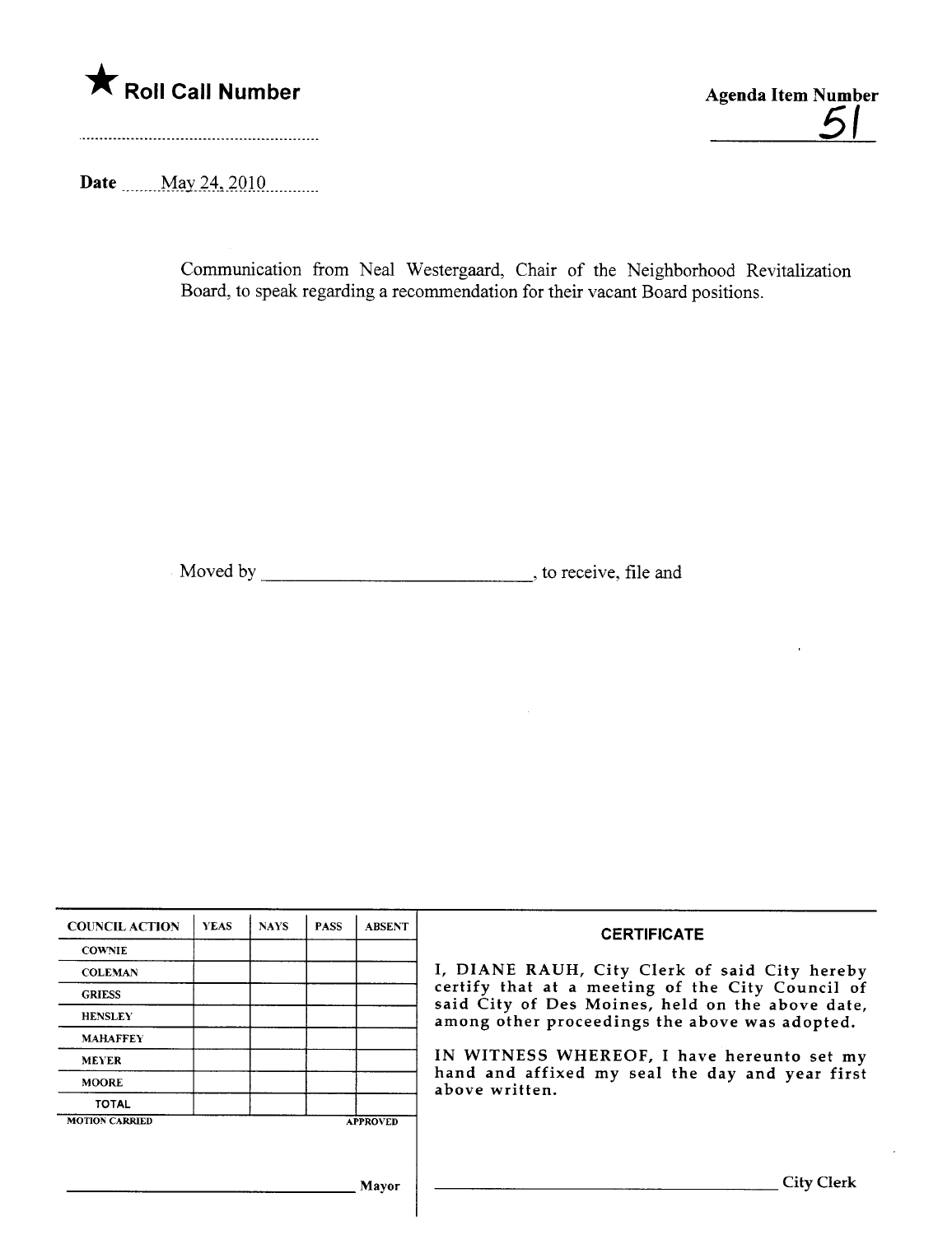## TO: The Honorable Mayor and Members of the City Council

FROM: Neal Westergaard, Chair, Neighborhood Revitalization Board

DATE: May 17,2010

RE: Recommendation on Vacant Positions

At the May 5, 2010 Neighborhood Revitalization Board meetig there was a discussion regarding the number of board positions that are currently vacant. There are currently six vacant positions on the NRB and seven board members who are serving in expired terms. I have attached the current NRB roster which shows the status of each of the council appointments.

The members of the NRB are concerned about the vacant Board positions. We believe that the NRB serves an important advisory role to the City Council regardig housing improvement and neighborhood revitalization efforts. Given the importance of our work and in fairness to current Board members who volunteer their time, it would be beneficial to the NRB to have all positions filed.

The City Municipal code ARTICLE VI. Section 82-249 (12) that establishes the Neighborhood Revitaliation Board allows for the formation of a commttee to provide the Council with names of potential board candidates. As Chair of the NRB, I am askig if any council members would be willing to work with our Board to identify qualified members of the community who would be interested in serving on the Neighborhood Revitalization Board.

The NRB appreciates the opportunity to serve the both the City Council and Des Moines neighborhoods. We look forward to having all Board positions filed as we continue our important work.

Sincerely,

Neal Westergaard, Chair

cc. NRB Members Rick Clark, City Manager Larry Hulse, Community Development Director Kathy Kahoun, Neighborhood Development Administrator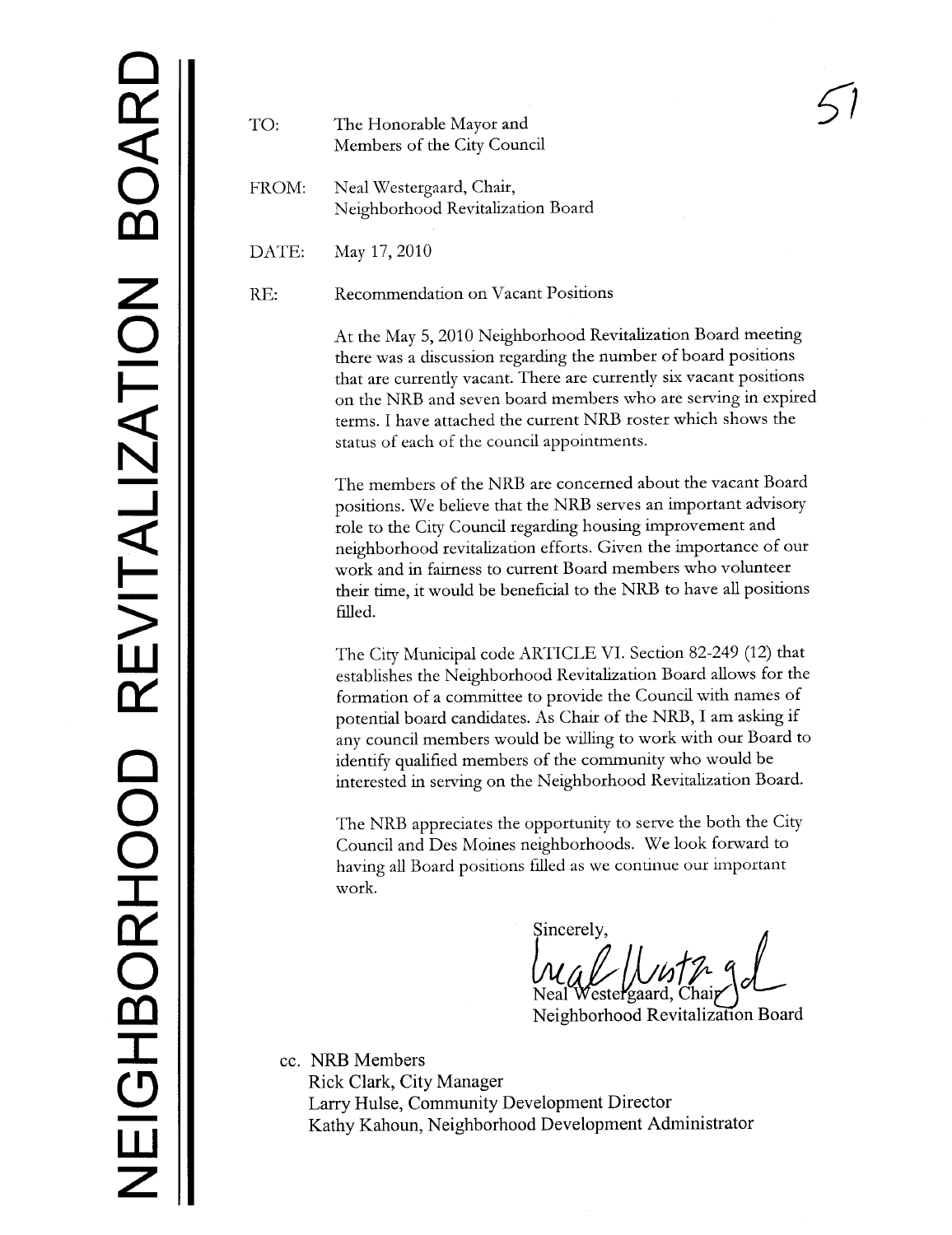## Neighborhood Revitalization Board

|                               | <b>Term</b>  |                                                                                                                                    | <b>Term</b> | ווסטטו ווטטע וועדוונגוונג וואסווויז וואסו                                                                                            |      | Term   Business/ Nonprofit/ Educational                                                                                                                                          |
|-------------------------------|--------------|------------------------------------------------------------------------------------------------------------------------------------|-------------|--------------------------------------------------------------------------------------------------------------------------------------|------|----------------------------------------------------------------------------------------------------------------------------------------------------------------------------------|
| Appointer                     | Exp.         | Low Income Representative                                                                                                          | Exp.        | <b>Neighborhood Representative</b>                                                                                                   | Exp. | Representative                                                                                                                                                                   |
| Mayor                         |              |                                                                                                                                    |             |                                                                                                                                      |      | *2010 Frank Owens (seat 11)<br>2701 SE Convience Blvd, Ste 13<br>Ankeny, IA 50021<br>249-5871(w) 244-9278 (h)<br>cell 515-556-2335<br>fax(w) 515-289-0282<br>frowens@iastate.edu |
| At Large A<br>(Moore)         |              | vacant (seat 1)                                                                                                                    |             |                                                                                                                                      |      | 2008 Justin J. Gross (seat 12)<br>633 39th Street 50312<br>865-1468(h)<br>justingross2@gmail.com                                                                                 |
| At Large B<br>(Coleman)       |              |                                                                                                                                    |             | (vacant) (seat 6)                                                                                                                    |      | (vacant) (seat 13)                                                                                                                                                               |
| Ward 1<br>(Griess)            |              | 2007 Jean Minahan (seat 2)<br>1618 12th 50314<br>282-3798(h)<br>725-2727(w)                                                        |             | 2007 Tim Hielkema (seat 7)<br>2502 35th Street 50310<br>491-7443 (c)                                                                 |      |                                                                                                                                                                                  |
| Ward 2<br>(Mahaffey)          | 2009         | jminaha@dhs.state.ia.us<br>(vacant) (seat 3)                                                                                       |             | timhielkema@msn.com<br>2010 Neal Westergaard (seat 8)<br>4009 E. 23rd St. 50317<br>453-7445 (w)<br>265-3032 (h)<br>nealwes@yahoo.com |      |                                                                                                                                                                                  |
| Ward 3<br>(Hensley)           | 2009         | Frank Affannato (seat 4)<br>1128 22nd St. 50311<br>244-3406 (H)<br>306-1735 (cell)<br>faffannato@msn.com                           |             | 2011 Sharon Murphy (seat 9)<br>100 SW 52nd Street 50312<br>255-2011 (h)<br>smurph@mchsi.com                                          |      |                                                                                                                                                                                  |
| وتشاهدهم<br>Ward 4<br>(Meyer) | 2011         | Laura B. Mundy (seat 5) (6/30/08)<br>2820 Logan Avenue 50317<br>242-8439 (W)<br>263-3720 (H)                                       |             | 2003 Nadine Hogate (Seat 10)<br>1742 E. Walnut 50316<br>265-7919<br>Inhogate@juno.com                                                |      |                                                                                                                                                                                  |
| INFC                          | Ann.<br>2007 | (vacant) (seat 15)                                                                                                                 |             |                                                                                                                                      |      |                                                                                                                                                                                  |
| <b>GDMP</b>                   | Ann.<br>2009 | <b>Steve Bruere (seat 16) (6/30/08)</b><br>113 W. Salem Ave., P.O. Box 358<br>Indianola, Iowa 50126<br>961-0247 (W)                |             |                                                                                                                                      |      |                                                                                                                                                                                  |
| NDC                           | Ann.         | steve@peoplescompany.com<br>(vacant) (seat 14)<br>Terms expire June 30 of year indicated<br>*Terms expire July 1 of year indicated |             |                                                                                                                                      |      |                                                                                                                                                                                  |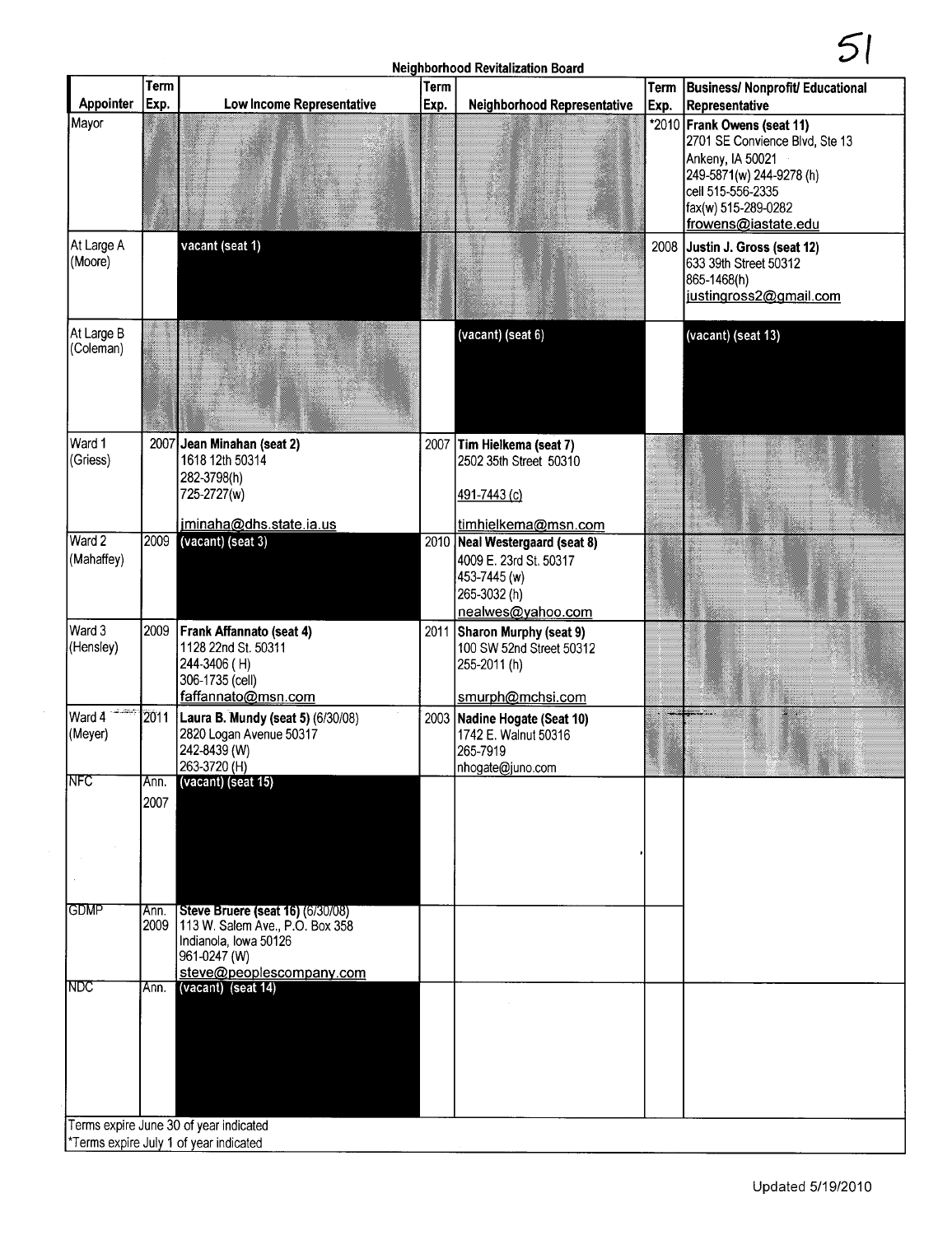## Neighborhood Revitalization Board

Description/Purpose: Sixteen members: five members to represent low-income residents, five members shall be residents of recognized neighborhood organizations and three members shall be owners or officers of the business community, nonprofits or education representatives. One reresentative will be appointed from Neighborhood Finance Corporation Board. The Greater Des Moines Partnership and the Neighborhood Development Corporation shall nominate one member from their Board. To advise City Council and Board of Supervisors on housing improvement and neighborhood revitalization efforts.

|                      | City Staff Contact: Kathy Kahoun (283-4755)                                                                                                                                                                                                                                                                                                                                                                                                                                                                                                                           |
|----------------------|-----------------------------------------------------------------------------------------------------------------------------------------------------------------------------------------------------------------------------------------------------------------------------------------------------------------------------------------------------------------------------------------------------------------------------------------------------------------------------------------------------------------------------------------------------------------------|
| Length of Term:      | Three year                                                                                                                                                                                                                                                                                                                                                                                                                                                                                                                                                            |
| <b>Expiration:</b>   | June 30                                                                                                                                                                                                                                                                                                                                                                                                                                                                                                                                                               |
| <b>Meetings:</b>     | Each month, first and third Wednesdays - 5:00 PM                                                                                                                                                                                                                                                                                                                                                                                                                                                                                                                      |
| Location:            | Armory Building-St. Etienne Room                                                                                                                                                                                                                                                                                                                                                                                                                                                                                                                                      |
| <b>Requirements:</b> | Sixteen Members: Five members representing the interests of low income residents of<br>the City for terms of three years; Five members representing the interests of the<br>residential neighborhoods of the City shall be for terms of three years; Three members<br>representing the interests of the City's business, nonprofit and educational community<br>for terms of three years; representatives of the Neighborhood Finance Corporation<br>Board, and Neighborhood Development Corporation, and Greater Des Moines<br>Partnership Board for one year terms. |

|                          | <b>Member Information</b> |                              |                   |                              |
|--------------------------|---------------------------|------------------------------|-------------------|------------------------------|
| <b>Frank E Affannato</b> | (H)                       | 244-3406<br>515              | Term Expires:     | 6/30/2009                    |
| 1128 22nd Street         | (W)                       | 306-1735<br>515              | Appointed By:     | Ward 3<br>5                  |
| Des Moines, IA 50311     | Seat                      | 04 - Low Income Representat  | Residing in Ward: | 3                            |
|                          |                           |                              | Eligibility:      | Non-eligible for appointment |
| <b>Steve Bruere</b>      | (H)                       | 515                          | Term Expires:     | 6/30/2009                    |
|                          | (W)                       | 515<br>961-0247              | Appointed By:     | Miscellaneous<br>11          |
|                          | Seat                      | 16 - GDMP Board Member       | Residing in Ward: |                              |
|                          |                           |                              | Eligibility:      | Eligible for appointment     |
| <b>Justin J Gross</b>    | (H)                       | 865-1468<br>515              | Term Expires:     | 6/30/2008                    |
| 633 39th Street          | (W)                       | 515<br>252-7307              | Appointed By:     | At Large A Moore<br>1.       |
| Des Moines 50312         | Seat                      | 12 - Business/Non-Profit/Edu | Residing in Ward: | 1                            |
|                          |                           |                              | Eligibility:      | Eligible for appointment     |
| Tim Hielkema             | (H)                       | 515<br>279-4392              | Term Expires:     | 6/30/2007                    |
| 2502 35th Street         | (W)                       | 974-5162<br>515              | Appointed By:     | Ward 1<br>2                  |
| Des Moines, IA 50310     | Seat                      | 07 - Neighborhood Represent  | Residing in Ward: | 1                            |
|                          |                           |                              | Eligibility:      | Non-eligible for appointment |
| <b>Nadine Hogate</b>     | (H)                       | 515<br>265-7919              | Term Expires:     | 6/30/2003                    |
| 1742 E. Walnut Street    | (W)                       | 515                          | Appointed By:     | Ward 4<br>6                  |
| Des Moines 50316         | Seat                      | 10 - Neighborhood Represent  | Residing in Ward: | 4                            |
|                          |                           |                              | Eligibility:      | Non-eligible for appointment |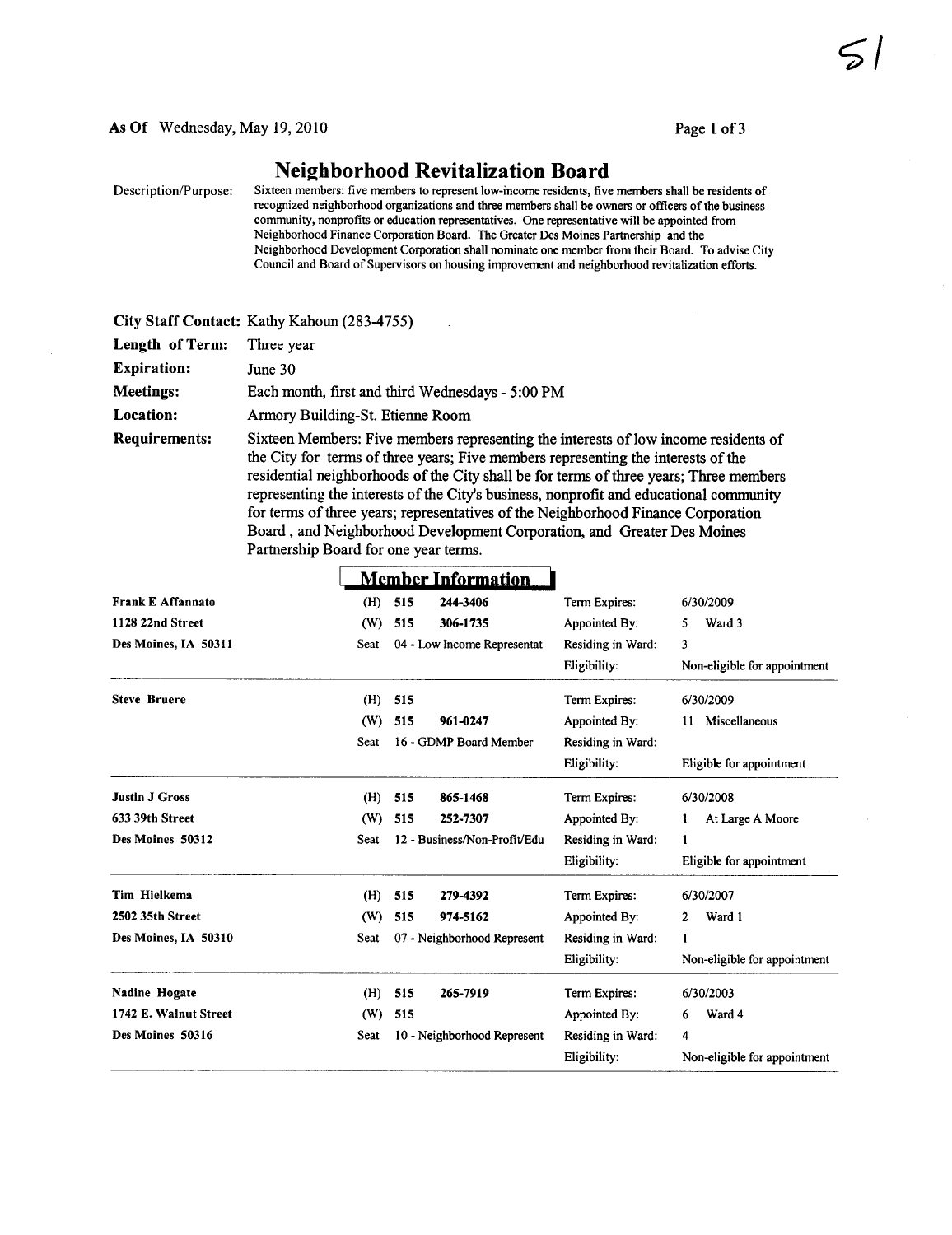Page 2 of 3

|                             |      | <b>Neighborhood Revitalization Board</b> |                   |                              |
|-----------------------------|------|------------------------------------------|-------------------|------------------------------|
| <b>Delores J Minahan</b>    | (H)  | 515<br>282-3798                          | Term Expires:     | 6/30/2007                    |
| 1618 12th Street            | (W)  | 283-9249<br>515                          | Appointed By:     | Ward 1<br>2                  |
| Des Moines, IA 50314        | Seat | 02 - Low Income Representat              | Residing in Ward: | 1                            |
|                             |      |                                          | Eligibility:      | Eligible for appointment     |
| <b>Anthony J Montgomery</b> | (H)  | 515<br>324-6371                          | Term Expires:     | 6/30/2008                    |
| 15911 Tanglewood Drive      | (W)  | 515<br>000-0000                          | Appointed By:     | 11 Miscellaneous             |
| Urbandale, IA 50323         | Seat | 14 - NDC Board Member                    | Residing in Ward: | 3                            |
|                             |      |                                          | Eligibility:      | Eligible for appointment     |
| Laura B Mundy               | (H)  | 515<br>263-3720                          | Term Expires:     | 6/30/2011                    |
| 2820 Logan Avenue           | (W)  | 515<br>242-8439                          | Appointed By:     | Ward 4<br>6                  |
| Des Moines, IA 50317        | Seat | 05 - Low Income Representat              | Residing in Ward: | 4                            |
|                             |      |                                          | Eligibility:      | Eligible for appointment     |
| <b>Sharon Murphy</b>        | (H)  | 515<br>255-2011                          | Term Expires:     | 6/30/2011                    |
| 100 SW 52nd Street          | (W)  | 515<br>725-4915                          | Appointed By:     | Ward 3<br>5                  |
| Des Moines, 1A 50312        | Seat | 09 - Neighborhood Represent              | Residing in Ward: | 3                            |
|                             |      |                                          | Eligibility:      | Non-eligible for appointment |
| <b>Frank Owens</b>          | (H)  | 515<br>244-9278                          | Term Expires:     | 6/30/2010                    |
| <b>716 Forest Avenue</b>    | (W)  | 515<br>235-4644                          | Appointed By:     | Mayor<br>7                   |
| Des Moines, IA 50314        | Seat | 11 - Business/Non-Profit/Edu             | Residing in Ward: | 1                            |
|                             |      |                                          | Eligibility:      | Non-eligible for appointment |
| Vacancy Vacancy             | (H)  | 515                                      | Term Expires:     | 6/30/2008                    |
|                             | (W)  | 515                                      | Appointed By:     | At Large A Moore<br>1        |
|                             | Seat | 01 - Low Income Representat              | Residing in Ward: | $\bf{0}$                     |
|                             |      |                                          | Eligibility:      | Vacant                       |
| Vacancy Vacancy             | (H)  | 515                                      | Term Expires:     | 6/30/2009                    |
|                             | (W)  | 515                                      | Appointed By:     | Ward 2<br>3                  |
|                             | Seat | 03 - Low Income Representat              | Residing in Ward: | 0                            |
|                             |      |                                          | Eligibility:      | Vacant                       |
| Vacancy Vacancy             | (H)  | 515                                      | Term Expires:     | 6/30/2009                    |
|                             | (W)  | 515                                      | Appointed By:     | At Large B Coleman<br>4      |
|                             | Seat | 06 - Neighborhood Represent              | Residing in Ward: | 0                            |
|                             |      |                                          | Eligibility:      | Vacant                       |
| Vacancy Vacancy             | (H)  | 515                                      | Term Expires:     | 6/30/2004                    |
|                             | (W)  | 515                                      | Appointed By:     | At Large B Coleman<br>4      |
|                             | Seat | 13 - Business/Non-Profit/Edu             | Residing in Ward: | 0                            |
|                             |      |                                          | Eligibility:      | Vacant                       |

 $\mathcal{A}^{\pm}$